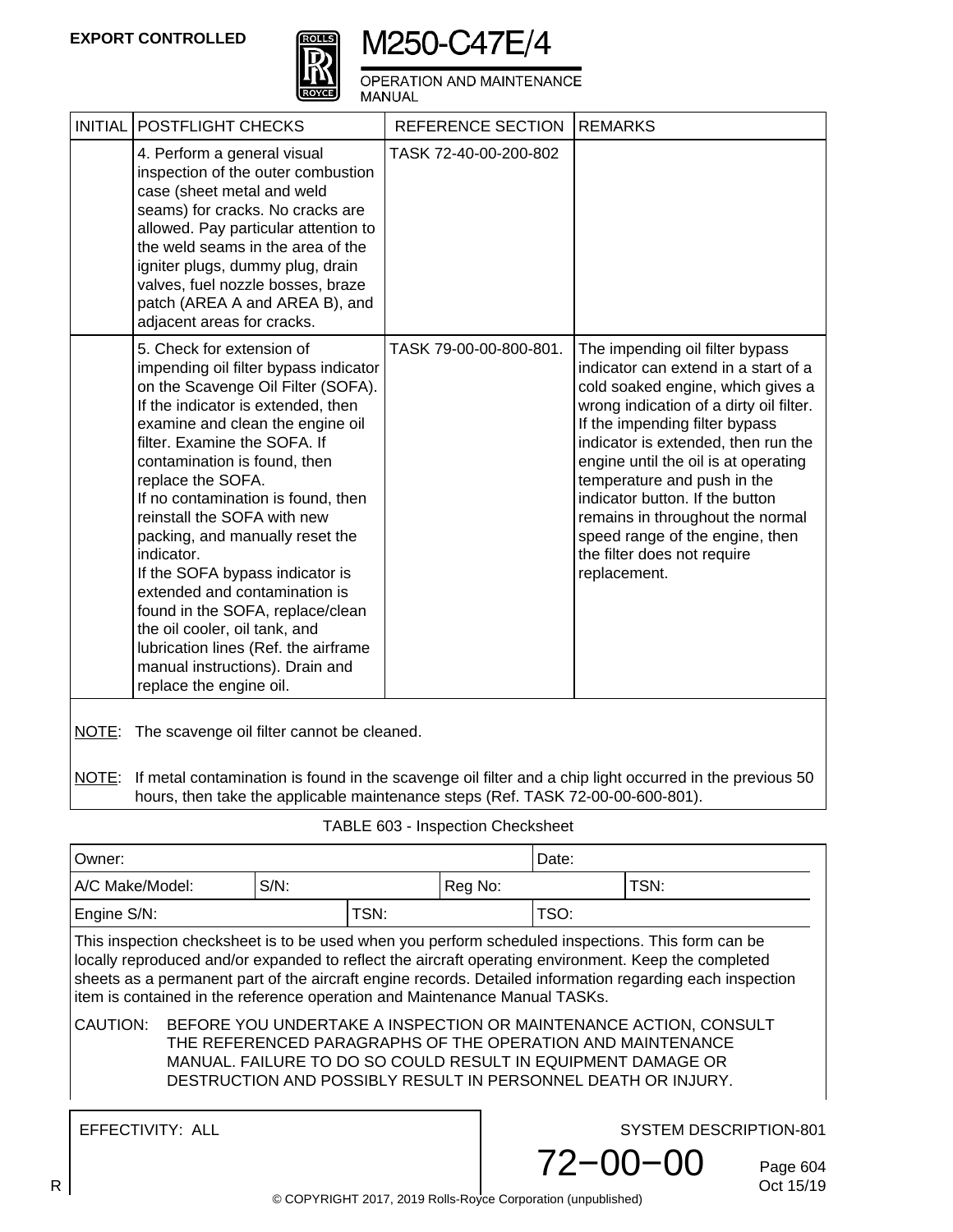

OPERATION AND MAINTENANCE MANUAL

|   | Item                                                                                                                                                                      | Inspection/Maintenance Action                                                                                                                                                                                                                                                                                                                                                                                                           | Reference                                                            | $\sqrt{ }$ | Initial |  |
|---|---------------------------------------------------------------------------------------------------------------------------------------------------------------------------|-----------------------------------------------------------------------------------------------------------------------------------------------------------------------------------------------------------------------------------------------------------------------------------------------------------------------------------------------------------------------------------------------------------------------------------------|----------------------------------------------------------------------|------------|---------|--|
|   |                                                                                                                                                                           | 150 Hour Inspection                                                                                                                                                                                                                                                                                                                                                                                                                     |                                                                      |            |         |  |
|   | 1                                                                                                                                                                         | Examine the engine for loose or missing bolts, broken or<br>loose connections, security of mounting accessories and<br>broken or missing lockwire/safeties. Check accessible<br>areas for obvious damage and evidence of fuel, air, or oil<br>leakage. Inspect the slippage marks on all fuel, oil and air<br>tube B-nut connections to make sure that the nuts have<br>not loosened.                                                   |                                                                      |            |         |  |
|   | $\overline{2}$                                                                                                                                                            | Inspect the compressor impeller leading edges for<br>damage.                                                                                                                                                                                                                                                                                                                                                                            | TASK 72-30-00-200-802.                                               |            |         |  |
|   | 3                                                                                                                                                                         | Clean the compressor, as required, with a chemical wash<br>solution if dirt buildup is evident.                                                                                                                                                                                                                                                                                                                                         | TASK 72-30-00-100-802.                                               |            |         |  |
| R | 4                                                                                                                                                                         | Without disassembly, inspect the turbine, exhaust collector<br>supports and the air tubes for cracks, buckling and general<br>condition.                                                                                                                                                                                                                                                                                                | TASK 72-50-00-300-802,<br>72-40-00-200-802, and<br>72-40-00-200-804. |            |         |  |
|   | 5                                                                                                                                                                         | Visually inspect the outer combustion case (OCC) (sheet<br>metal and weld seams) for cracks. Pay careful attention to<br>the weld seams in the area of the igniter plugs, dummy<br>plug, drain valves, fuel nozzle bosses, armpit braze patch<br>and adjacent areas. Use a bright light and mirror as<br>necessary. The OCC does not have to be removed.<br>Perform a Leak Tec check for an installed OCC and FPI<br>for a removed OCC. | TASK 72-40-00-200-802.                                               |            |         |  |
|   | 6                                                                                                                                                                         | Inspect the engine fuel system for evidence of leakage.<br>Check condition and security of fittings and tubing.                                                                                                                                                                                                                                                                                                                         | TASK 73-00-00-800-801.                                               |            |         |  |
|   | $\overline{7}$                                                                                                                                                            | Inspect electrical harness (and ground strap connections)<br>for loose, chafed, frayed, or broken wires and loose<br>connectors.                                                                                                                                                                                                                                                                                                        |                                                                      |            |         |  |
|   | 8                                                                                                                                                                         | Inspect electrical harness for loose, chafed, frayed, or<br>broken wires and loose connectors.                                                                                                                                                                                                                                                                                                                                          |                                                                      |            |         |  |
|   | 9                                                                                                                                                                         | Check oil supply level. If the engine has been idle for more<br>than 15 minutes, then motor the engine for 30 seconds to<br>scavenge the oil that could have drained into the gearbox<br>from the oil tank. Failure to completely scavenge the oil<br>from the gearbox will cause a false indication of high oil<br>consumption (See Post Flight Check No. 3).                                                                          | TASK 72-00-00-800-801,<br>TABLE 101.                                 |            |         |  |
|   | NORMAL ENGINES USE A MINIMAL AMOUNT OF OIL. HOWEVER, ANY SUDDEN<br>CAUTION:<br>INCREASE IN OIL CONSUMPTION IS INDICATIVE OF OIL SYSTEM PROBLEMS AND MUST<br>BE CORRECTED. |                                                                                                                                                                                                                                                                                                                                                                                                                                         |                                                                      |            |         |  |
|   | NOTE:                                                                                                                                                                     | Check oil supply level within 15 minutes of engine shutdown.                                                                                                                                                                                                                                                                                                                                                                            |                                                                      |            |         |  |

EFFECTIVITY: ALL

SYSTEM DESCRIPTION-801

72−00−00

Page 605<br>Oct 15/19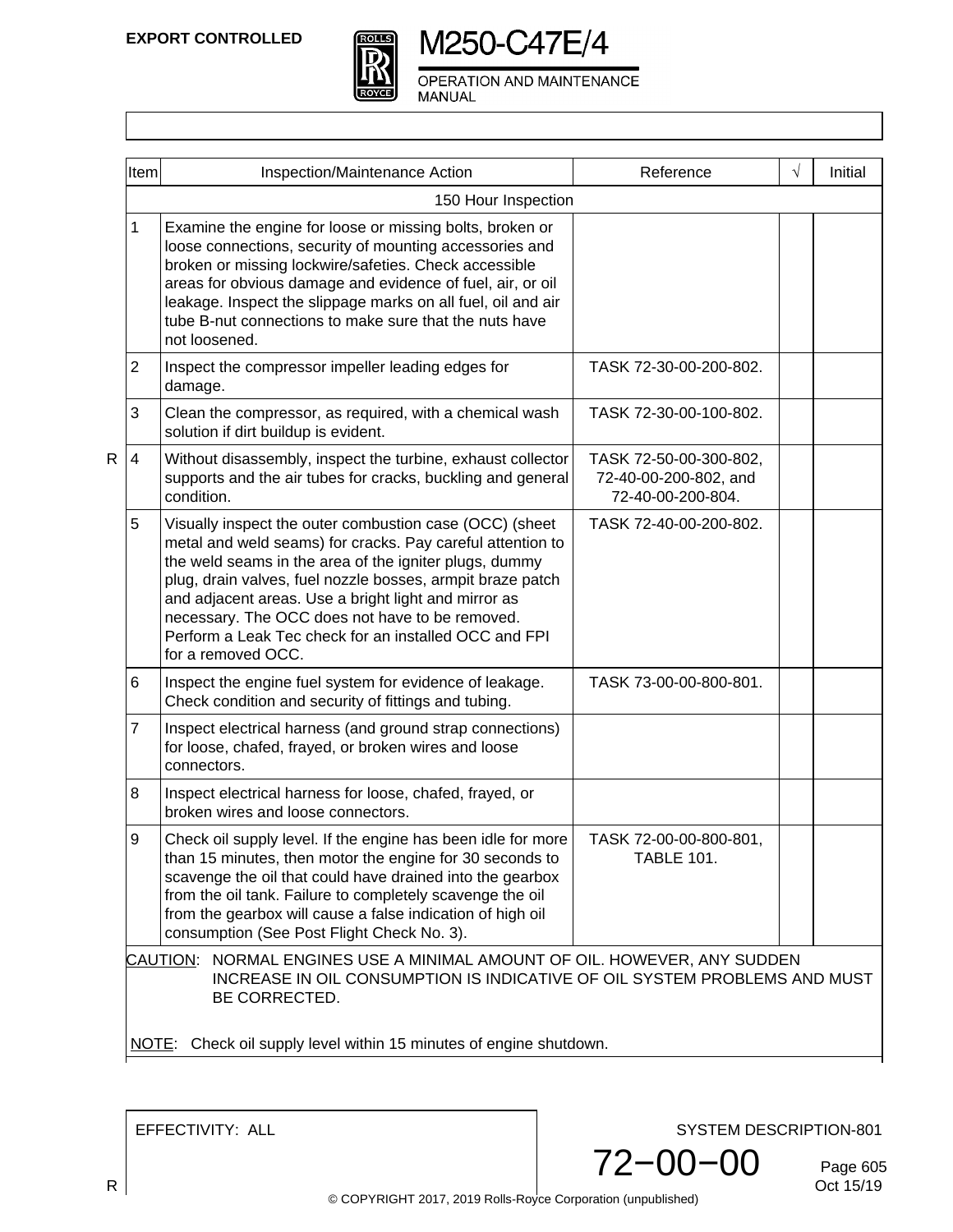| τ<br>Ó<br>u, |
|--------------|
|              |
|              |
|              |

OPERATION AND MAINTENANCE MANUAL

| <b>Item</b> | Inspection/Maintenance Action                                                                                                                                                                                                                                                                                                                                                                                                                                                                                                                                                                                                                                                        | Reference              | $\sqrt{}$ | Initial |
|-------------|--------------------------------------------------------------------------------------------------------------------------------------------------------------------------------------------------------------------------------------------------------------------------------------------------------------------------------------------------------------------------------------------------------------------------------------------------------------------------------------------------------------------------------------------------------------------------------------------------------------------------------------------------------------------------------------|------------------------|-----------|---------|
| 10          | Inspect for extension of scavenge oil filter bypass indicator<br>on SOFA. If the bypass indicator is extended, then<br>examine/clean the engine oil filter and the scavenge oil<br>filter. If contamination is found, then replace the scavenge<br>oil filter. If no contamination is found, then reinstall the<br>scavenge oil filter with new packing, and manually reset<br>the indicator. If the SOFA bypass indicator is extended<br>and contamination is found in the scavenge oil filter,<br>replace/clean the oil cooler, oil tank, and lubrication lines<br>(Ref. the airframe manual instructions). Drain and replace<br>the engine oil, and manually reset the indicator. | TASK 79-00-00-800-801. |           |         |
|             | NOTE: If metal contamination is found in the scavenge oil filter and a chip light occurred within the previous<br>50 hours, take the applicable maintenance steps (Ref. TASK 72-00-00-600-801).                                                                                                                                                                                                                                                                                                                                                                                                                                                                                      |                        |           |         |
|             | NOTE: The scavenge oil filter cannot be cleaned.                                                                                                                                                                                                                                                                                                                                                                                                                                                                                                                                                                                                                                     |                        |           |         |
| 11          | Clean and inspect the fuel nozzle. Install fuel nozzle with<br>proper number of spacers.                                                                                                                                                                                                                                                                                                                                                                                                                                                                                                                                                                                             | TASK 73-10-03-100-801. |           |         |
| 12          | Record component changes, inspections, and compliance<br>with technical instructions as necessary. Report engine<br>difficulties to Rolls-Royce and/or an authorized/approved<br>maintenance, repair or, overhaul facility on a Field Service<br>Report (FSR) submitted on FAST @<br><https: fast.aeromanager-online.com=""> as necessary.</https:>                                                                                                                                                                                                                                                                                                                                  |                        |           |         |
| 13          | Inspect compressor scroll for cracks. Pay particular<br>attention to welded areas.                                                                                                                                                                                                                                                                                                                                                                                                                                                                                                                                                                                                   |                        |           |         |
| 14          | Clean the burner drain valve. Make sure that the airframe<br>overboard is clear. Refer to aircraft manual for<br>maintenance procedures.                                                                                                                                                                                                                                                                                                                                                                                                                                                                                                                                             | TASK 72-40-00-100-801. |           |         |
| 15          | Inspect the anti-icing solenoid valve and bleed air valve for<br>loose, chafed, frayed or broken wires, loose connections<br>and security of attachment.                                                                                                                                                                                                                                                                                                                                                                                                                                                                                                                             |                        |           |         |
| 16          | Inspect the horizontal and vertical firewall shields for<br>cracks.                                                                                                                                                                                                                                                                                                                                                                                                                                                                                                                                                                                                                  | TASK 72-50-00-200-809. |           |         |
|             | NOTE: Continued sheet metal or tube cracking can be an indication of excessive engine, engine<br>accessory, or airframe vibration.                                                                                                                                                                                                                                                                                                                                                                                                                                                                                                                                                   |                        |           |         |
| 17          | Remove, clean, operationally test, and reinstall the<br>magnetic drain plugs:<br>a. Standard type - check the chip detector end of the<br>plugs for cracks.<br>b. Quick disconnect - inspect the locking device and<br>inserts for wear.<br>Torque 60-80 in-lb (6.8-9.0 Nm). No cracks are<br>acceptable. Check each chip detector separately.                                                                                                                                                                                                                                                                                                                                       | TASK 72-00-00-600-801. |           |         |

EFFECTIVITY: ALL

SYSTEM DESCRIPTION-801

72−00−00

Page 606<br>Oct 15/19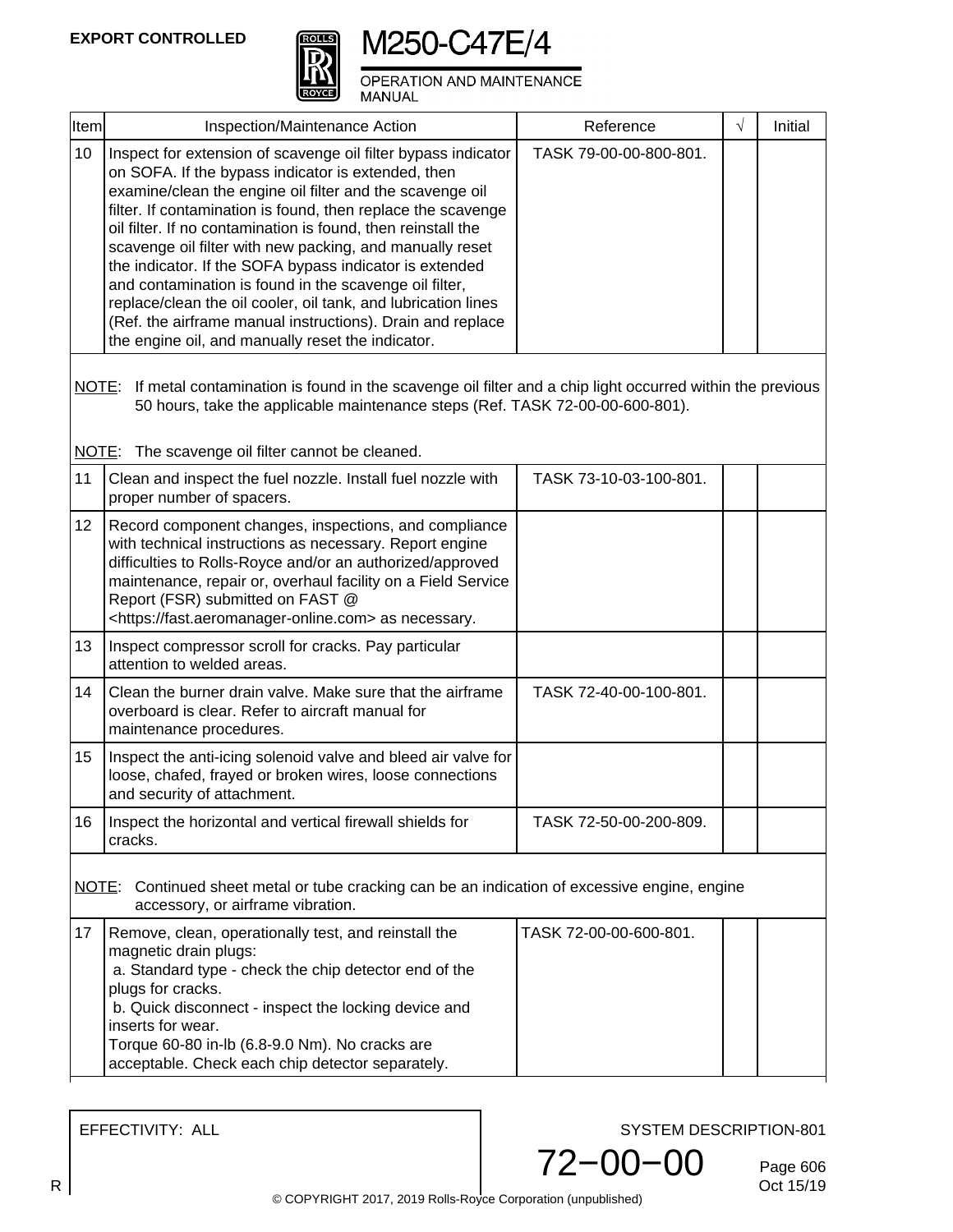

OPERATION AND MAINTENANCE<br>MANUAL

| Item | Inspection/Maintenance Action                                                                                                                                                                                                                                                                          | Reference                                                                              | $\sqrt{ }$ | Initial |
|------|--------------------------------------------------------------------------------------------------------------------------------------------------------------------------------------------------------------------------------------------------------------------------------------------------------|----------------------------------------------------------------------------------------|------------|---------|
| 18   | Inspect ignition lead for burning, chafing or cracking of<br>conduit. Also, check for loose connectors and/or broken<br>lockwire.<br>Perform operational check of ignitors.                                                                                                                            | TASK 74-20-02-200-801.<br>TASK 74-20-01-200-801.                                       |            |         |
| 19   | Remove, inspect, clean and reinstall the oil filter. If<br>excessive carbon is found in the filter, then inspect the<br>scavenge and pressure oil system. Refer to<br>72-50-00-200-806.                                                                                                                | TASK 72-60-00-900-803.                                                                 |            |         |
| 20   | Measure and record power turbine support pressure oil<br>nozzle flow from scavenge oil strut. Record and retain flow<br>record. While motoring N1 to 16-18% the minimum flow is<br>90 cc in 15 seconds.                                                                                                | TASK 72-50-00-200-805.                                                                 |            |         |
|      | <b>Flow</b>                                                                                                                                                                                                                                                                                            |                                                                                        |            |         |
|      | Compare with previous flow. Any large deviation could<br>indicate carbon buildup.                                                                                                                                                                                                                      |                                                                                        |            |         |
|      | NOTE: Refer to M250-C47 series CSL-6038, Recommended Sequence, Engine Oil Change for additional<br>instructions.                                                                                                                                                                                       |                                                                                        |            |         |
| 21   | MGT indicating system check.<br>In the ground run with engine at 100% N2, Monitor MGT<br>with (MT) Maintenance Terminal Software, analog<br>parameter page. Compare MT value with aircraft MGT<br>gauge. Must agree in 5° C. If not in limits, then use<br>thermocouple simulator to identify problem. | TASK 72-00-00-800-801,<br>TABLE 1.<br>TASK 72-00-00-600-801.<br>TASK 73-25-01-800-801. |            |         |
| 22   | Torque indicating system check in ground run with engine<br>at 100% N2, monitor torque $(Q)$ with MT software analog<br>parameter page. Compare MT value with aircraft torque<br>gage. Must agree in 2 psi. If not in limits, then use<br>pressure tester to identify problem.                         | TASK 72-00-00-800-801,<br>TABLE 4.                                                     |            |         |
|      | CAUTION: DO NOT CYCLE POWER TO EEC'S AT ANY POINT IN THE PROCEDURE.                                                                                                                                                                                                                                    |                                                                                        |            |         |

EFFECTIVITY: ALL

SYSTEM DESCRIPTION-801



Page 607<br>Oct 15/19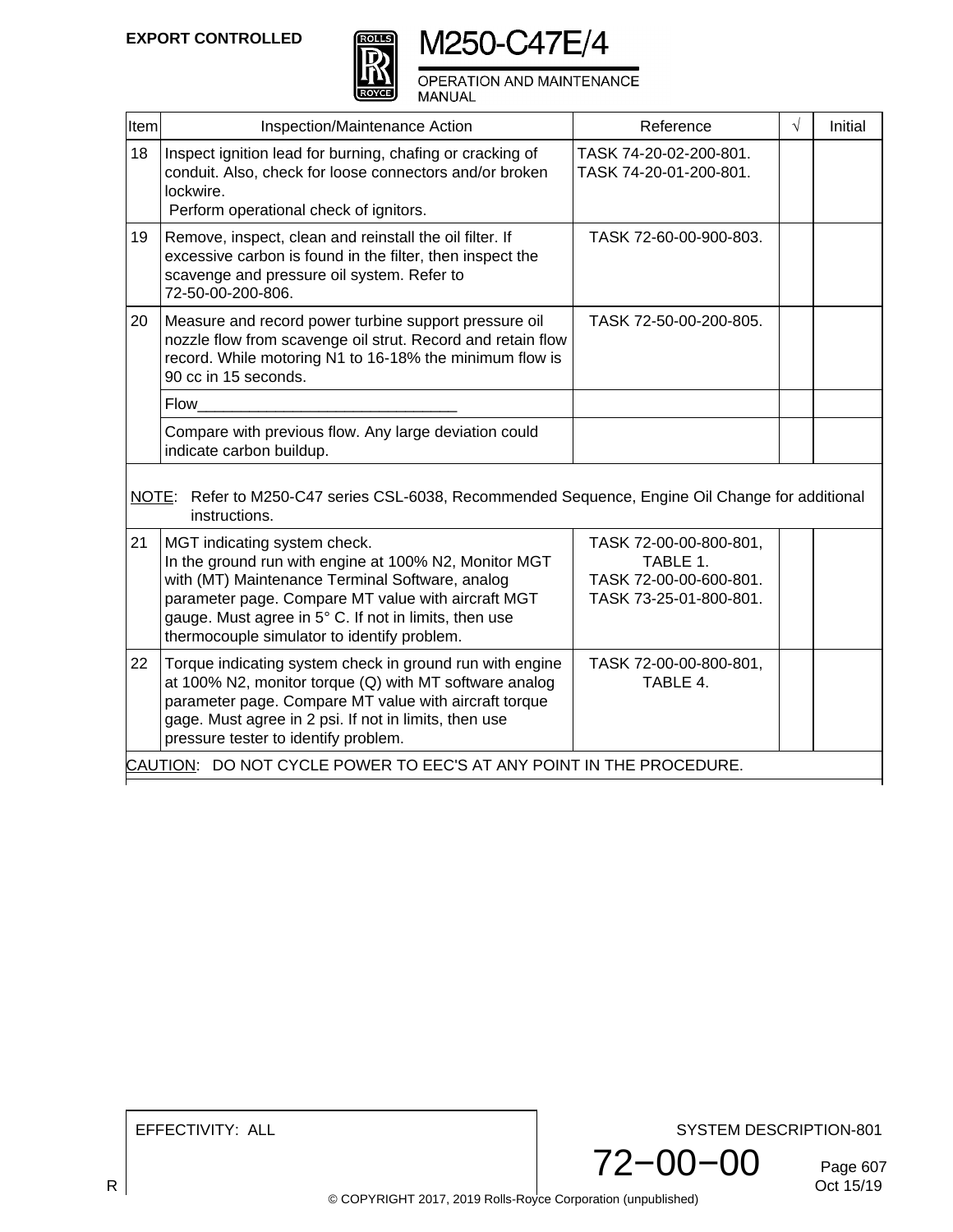

OPERATION AND MAINTENANCE **MANUAL** 

| Item | Inspection/Maintenance Action                                                                                                                                                                                                                                                                                                                                                                                                                                                                                                                                                                                                                                                                | Reference | $\sqrt{ }$ | Initial |
|------|----------------------------------------------------------------------------------------------------------------------------------------------------------------------------------------------------------------------------------------------------------------------------------------------------------------------------------------------------------------------------------------------------------------------------------------------------------------------------------------------------------------------------------------------------------------------------------------------------------------------------------------------------------------------------------------------|-----------|------------|---------|
|      | This three start/shutdown procedure will make sure that both channel A and channel B<br>correctly shutdown the engine on their own via the overspeed fuel cutoff system in one<br>of the shutdowns.<br>1. Power up the aircraft.<br>2. Initiate an engine start up to idle speed.<br>3. Wait one minute.<br>4. Shutdown the engine.<br>5. Confirm the overspeed shutdown test executed correctly in one channel, or the other,<br>or both.<br>5a. Shutdown test executes correctly if CLIND (ARINC label 310) on channel in control<br>is set to zero for longer than 5 EEC cycles (0.120 seconds) after PLA transitions to<br>shutoff (PLA<5%).                                             |           |            |         |
|      | 5b. If the shutdown test failed, then OSShtdnFlt will be set TRUE on ARINC (EFW05, bit<br>20). If that bit is set TRUE, then follow the maintenance procedure associated with that<br>fault in TASK 73-25-04-810-823.<br>6. Initiate a second engine start up to idle speed.<br>7. Wait one minute.<br>8. Shutdown the engine.<br>9. Confirm the overspeed shutdown test executed correctly in one channel or the other<br>or both. (see step 5 above).<br>10. Initiate a third engine start up to idle speed.<br>11. Wait one minute.<br>12. Shut down the engine.<br>13. Confirm the overspeed shutdown test executed correctly in one channel or the other<br>or both (see step 5 above). |           |            |         |

#### TABLE 604 - 300 Hour Inspection

| Item                                                                                                                                           | <b>Inspection/Maintenance Action</b>                                                                                                   | Reference              | V | Initial |  |  |  |
|------------------------------------------------------------------------------------------------------------------------------------------------|----------------------------------------------------------------------------------------------------------------------------------------|------------------------|---|---------|--|--|--|
|                                                                                                                                                | 300 Hour Inspection                                                                                                                    |                        |   |         |  |  |  |
|                                                                                                                                                | In addition to the 150 hour inspection items, perform the inspection that follows:                                                     |                        |   |         |  |  |  |
|                                                                                                                                                | Clean the power turbine support scavenge oil strut.                                                                                    | TASK 72-50-00-100-801. |   |         |  |  |  |
| $\overline{2}$                                                                                                                                 | Clean the external sump.                                                                                                               | TASK 72-50-00-100-803. |   |         |  |  |  |
| 3                                                                                                                                              | Clean the No. 1 bearing oil pressure reducer.                                                                                          | TASK 72-30-00-100-802. |   |         |  |  |  |
| 4                                                                                                                                              | Clean the pressure oil fitting screen assembly.                                                                                        | TASK 72-50-00-100-801. |   |         |  |  |  |
| CAUTION: EXTREME CARE MUST BE EXERCISED TO PREVENT TWISTING OF OIL NOZZLE DURING<br>REMOVAL. DO NOT ATTEMPT TO STRAIGHTEN OR REUSE IF TWISTED. |                                                                                                                                        |                        |   |         |  |  |  |
| 5                                                                                                                                              | Clean the power turbine pressure oil nozzle.                                                                                           | TASK 72-50-00-300-801. |   |         |  |  |  |
| 6                                                                                                                                              | Remove and disassemble the fuel nozzle. Clean and<br>inspect the fuel nozzle filter assembly. Assemble and<br>install the fuel nozzle. | TASK 73-10-03-000-801. |   |         |  |  |  |
| 7                                                                                                                                              | Remove, inspect, and reinstall the turbine pressure oil<br>check valve.                                                                | TASK 72-60-00-400-804. |   |         |  |  |  |
|                                                                                                                                                | NOTE: Check Valve P/N 23074872 and subsequent part numbers are not applicable to this inspection                                       |                        |   |         |  |  |  |

(these valves are considered ON CONDITION).

EFFECTIVITY: ALL

SYSTEM DESCRIPTION-801

72−00−00

Page 608<br>Oct 15/19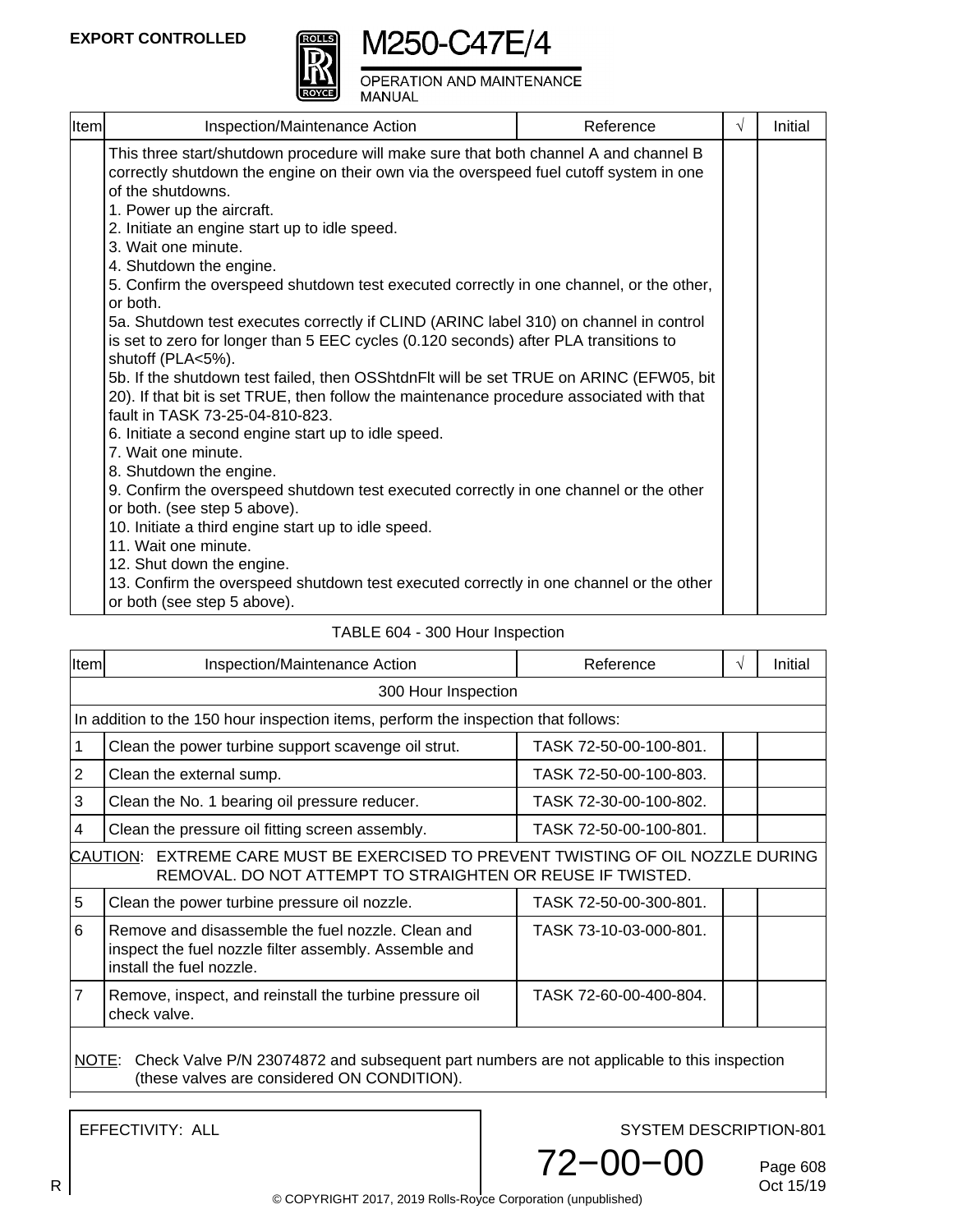

OPERATION AND MAINTENANCE

MANUAL

| <b>Item</b> | Inspection/Maintenance Action                                                                                                                                                                                                                                                                                                                        | Reference              | $\mathcal{N}$ | Initial |
|-------------|------------------------------------------------------------------------------------------------------------------------------------------------------------------------------------------------------------------------------------------------------------------------------------------------------------------------------------------------------|------------------------|---------------|---------|
| 8           | Inspect the rear engine mount for security and excessive<br>bearing wear.                                                                                                                                                                                                                                                                            | TASK 72-00-00-200-801. |               |         |
| 9           | Drain the oil system and refill.<br>Oil changed at:<br>300 hours:<br>600 hours:<br>Maximum interval between oil changes is 300 hours or six<br>months, whichever occurs first. This limit can be extended<br>to 600 hours or 12 calendar months, whichever occurs<br>first, if an approved high thermal stability oil (Third<br>Generation) is used. | TASK 72-00-00-600-801. |               |         |
| 10          | On power and accessory gearbox cover, check the<br>applied torque on all turbine and exhaust collector<br>support-to-gearbox retaining nuts. Torque must be<br>120-150 in-lb (14-17 Nm).                                                                                                                                                             | TASK 72-50-00-200-811. |               |         |
| 11          | Inspect the thermocouple assembly (TOT/MGT).                                                                                                                                                                                                                                                                                                         | TASK 77-20-01-200-801. |               |         |

### TABLE 605 - 2000 Hour Inspection

| Item                                                                                                                                                                                             | Inspection/Maintenance Action                                                                                                                                                                                      | Reference              | $\sqrt{ }$ | Initial |  |  |  |
|--------------------------------------------------------------------------------------------------------------------------------------------------------------------------------------------------|--------------------------------------------------------------------------------------------------------------------------------------------------------------------------------------------------------------------|------------------------|------------|---------|--|--|--|
|                                                                                                                                                                                                  | 2000 Hour Inspection                                                                                                                                                                                               |                        |            |         |  |  |  |
|                                                                                                                                                                                                  | The inspections that follow are required every 2000 hours time since last inspection.                                                                                                                              |                        |            |         |  |  |  |
| 1                                                                                                                                                                                                | Remove and replace the fuel filter element. Before you<br>discard the filter, inspect for signs of contaminants. If<br>contaminants are found, then inspect the entire fuel<br>system and clean if necessary.      | TASK 73-10-02-900-801. |            |         |  |  |  |
| $\overline{2}$                                                                                                                                                                                   | Inspect the combustion liner.                                                                                                                                                                                      | TASK 72-40-00-200-801. |            |         |  |  |  |
| 3                                                                                                                                                                                                | Examine the outer combustion case for cracks with<br>Leak-Tek and/or Fluorescent Penetrant Inspection (FPI).                                                                                                       | TASK 72-40-00-200-802. |            |         |  |  |  |
| 4                                                                                                                                                                                                | Inspect the compressor discharge air tubes.                                                                                                                                                                        | TASK 72-40-00-200-804. |            |         |  |  |  |
| 5                                                                                                                                                                                                | Inspect the spur adapter gearshaft, compressor rotor<br>splined adapter and associated impeller bore.                                                                                                              | TASK 72-30-00-200-805. |            |         |  |  |  |
| 6                                                                                                                                                                                                | Inspect the turbine-to-compressor coupling, turbine<br>splined adapter, power turbine inner shaft and turbine<br>shaft-to-pinion gear coupling. Turbine-to-compressor<br>coupling is part of the turbine assembly. | TASK 72-50-00-200-801. |            |         |  |  |  |
| $\overline{7}$                                                                                                                                                                                   | Visually examine the power drive train gears. Disassembly<br>of the gearbox is not necessary for this inspection.                                                                                                  | <b>CSL 6134</b>        |            |         |  |  |  |
| NOTE:<br>Not applicable for:<br>Torquemeter gear part number 23084248 and subsequent Power take-off gear part number<br>23084249 and subsequent Pinion gear part number 23084247 and subsequent. |                                                                                                                                                                                                                    |                        |            |         |  |  |  |
|                                                                                                                                                                                                  | NOTE: The inspections that follow are recommended whenever the turbine or compressor is removed<br>in-between the required 2000 hour inspection.                                                                   |                        |            |         |  |  |  |
|                                                                                                                                                                                                  | EFFECTIVITY: ALL<br>SYSTEM DESCRIPTION-801                                                                                                                                                                         |                        |            |         |  |  |  |

Page 609<br>Oct 15/19

72−00−00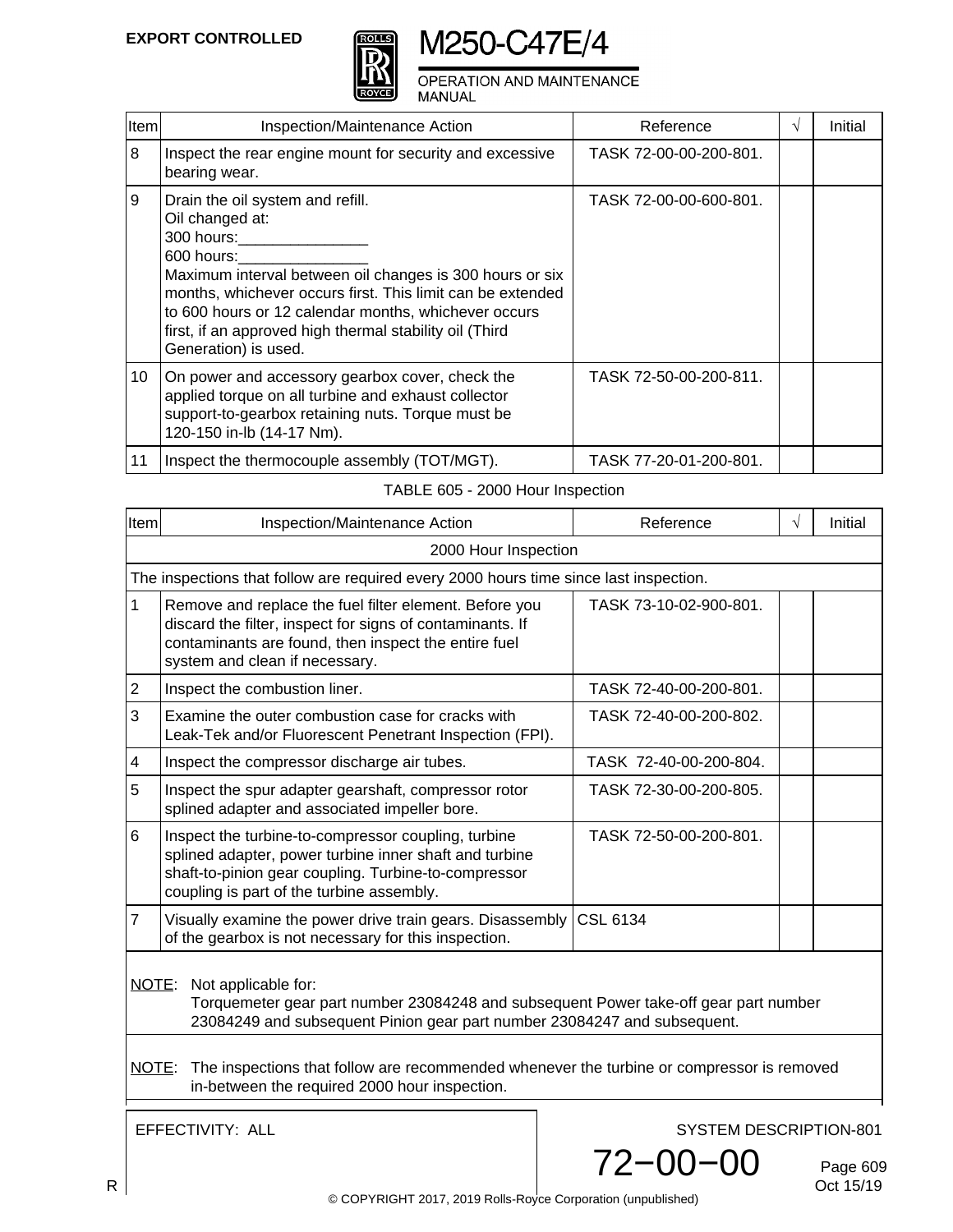

**OPERATION AND MAINTENANCE MANUAL** 

|  | Item | $\sqrt{ }$<br>$-1$<br>Action<br>ction/Mair<br>≀≙ו<br>menance | י וטכ |  | шис |
|--|------|--------------------------------------------------------------|-------|--|-----|
|--|------|--------------------------------------------------------------|-------|--|-----|

Whenever the compressor is removed from the engine, visually inspect the aft end of the spur adapter gearshaft for worn or damaged splines.

Whenever the turbine is removed from the engine visually inspect the splines on the items that follow, turbine-to-compressor coupling, turbine splined adapter, power turbine outer shaft and turbine shaft-to-pinion gear coupling for worn or damaged splines.

If spline wear or damage is observed, then the appropriate maintenance action is required (Refer to items 5 and 6 above).

Inspection intervals must not exceed 2000 hours.

TABLE 606 - Inspection Checksheet

| Owner:                                                                                                                                                                                                                                                                                                                                                                                               |                                                                                                                                                                                                                                                                 |         |                                                               | Date:   |  |                                                                                        |
|------------------------------------------------------------------------------------------------------------------------------------------------------------------------------------------------------------------------------------------------------------------------------------------------------------------------------------------------------------------------------------------------------|-----------------------------------------------------------------------------------------------------------------------------------------------------------------------------------------------------------------------------------------------------------------|---------|---------------------------------------------------------------|---------|--|----------------------------------------------------------------------------------------|
| A/C Make/Model:                                                                                                                                                                                                                                                                                                                                                                                      |                                                                                                                                                                                                                                                                 | $S/N$ : |                                                               | Reg No: |  | TSN:                                                                                   |
| Engine S/N:                                                                                                                                                                                                                                                                                                                                                                                          |                                                                                                                                                                                                                                                                 |         | TSN:                                                          | TSO:    |  |                                                                                        |
| This inspection checksheet is to be used when you perform scheduled inspections. This form can be<br>locally reproduced and/or expanded to reflect the aircraft operating environment. Keep the completed<br>sheets as a permanent part of the aircraft engine records. Detailed information regarding each inspection<br>item is contained in the reference operation and Maintenance Manual TASKs. |                                                                                                                                                                                                                                                                 |         |                                                               |         |  |                                                                                        |
| CAUTION:                                                                                                                                                                                                                                                                                                                                                                                             | BEFORE YOU UNDERTAKE A INSPECTION OR MAINTENANCE ACTION, CONSULT<br>THE REFERENCED PARAGRAPHS OF THE OPERATION AND MAINTENANCE<br>MANUAL. FAILURE TO DO SO COULD RESULT IN EQUIPMENT DAMAGE OR<br>DESTRUCTION AND POSSIBLY RESULT IN PERSONNEL DEATH OR INJURY. |         |                                                               |         |  |                                                                                        |
| NOTE:                                                                                                                                                                                                                                                                                                                                                                                                | This inspection checklist can only be used if the operator uses an approved third generation<br>(hts) oil.                                                                                                                                                      |         |                                                               |         |  |                                                                                        |
| NOTE:                                                                                                                                                                                                                                                                                                                                                                                                |                                                                                                                                                                                                                                                                 |         | every 12 calendar months or by hours, whichever occurs first. |         |  | Compliance to the 150 hour and 300 hour items in this table must be performed at least |

| Item | Inspection/Maintenance Action                                                                                                                                                                                                                                                                                                                                                                                                                                                                                                                                                                                                                                                     | Reference              | $\sqrt{ }$ | Initial |
|------|-----------------------------------------------------------------------------------------------------------------------------------------------------------------------------------------------------------------------------------------------------------------------------------------------------------------------------------------------------------------------------------------------------------------------------------------------------------------------------------------------------------------------------------------------------------------------------------------------------------------------------------------------------------------------------------|------------------------|------------|---------|
|      | 150 Hour Inspection                                                                                                                                                                                                                                                                                                                                                                                                                                                                                                                                                                                                                                                               |                        |            |         |
|      | Inspect for extension of scavenge oil filter bypass<br>indicator. If the bypass indicator is extended, then<br>examine/clean the engine oil filter and the scavenge oil<br>filter. If contamination is found, then replace the scavenge<br>oil filter. If no contamination is found, then reinstall the<br>scavenge oil filter with new packing, and manually reset<br>the indicator. If the SOFA bypass indicator is extended<br>and contamination is found in the scavenge oil filter, then<br>replace/clean the oil cooler, oil tank, and lubrication lines<br>(Ref. the airframe manual instructions). Drain and replace<br>the engine oil, and manually reset the indicator. | TASK 79-00-00-800-801. |            |         |

#### metal contamination is found in the scavenge oil filter and a chip light occurred in the previous 50 hours, then take the applicable maintenance steps (Ref. TASK 72-00-00-600-801 or 72-60-00-900-803).

EFFECTIVITY: ALL

SYSTEM DESCRIPTION-801

72−00−00

Page 610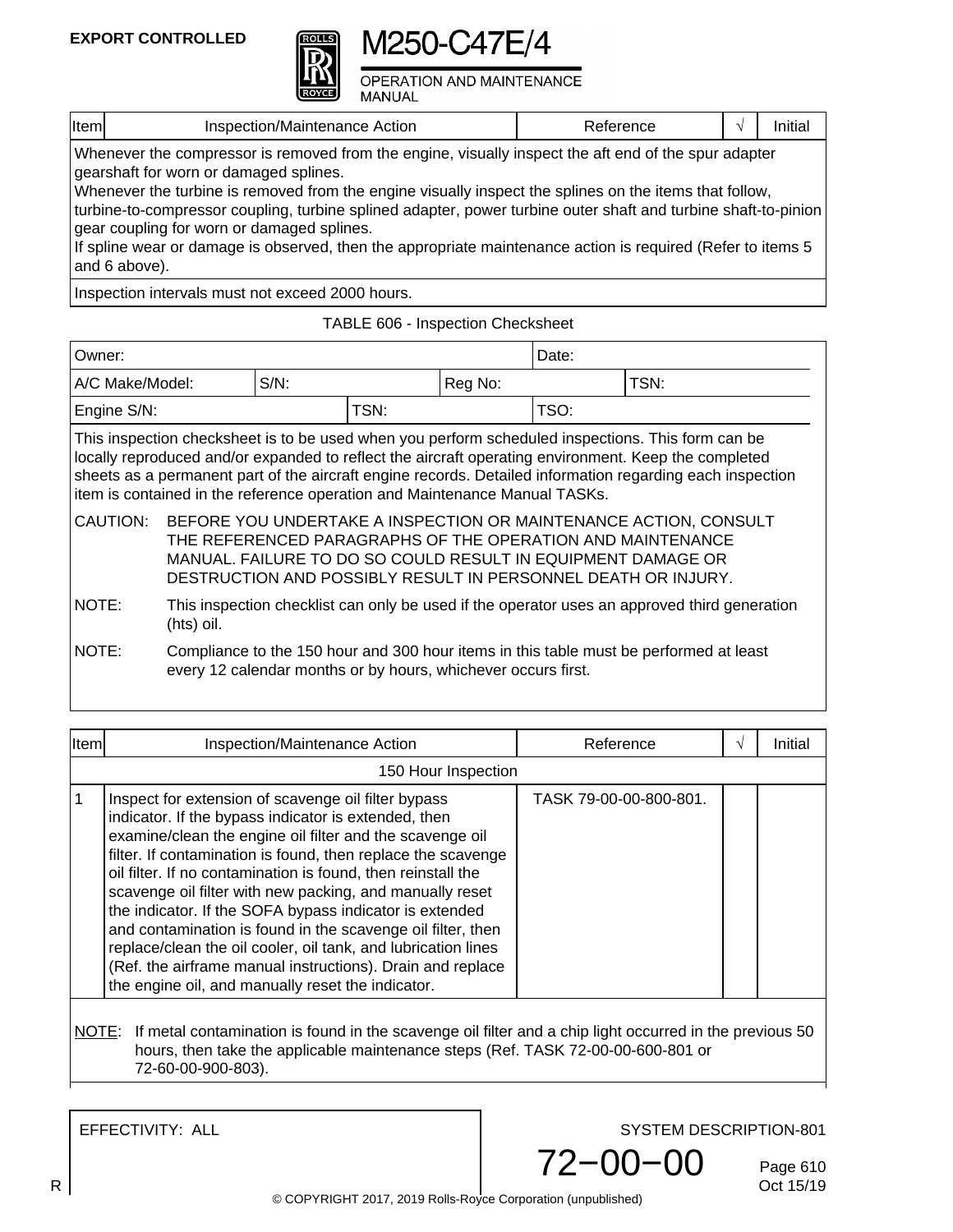



OPERATION AND MAINTENANCE MANUAL

| Item                                                                                                                                                                   | Inspection/Maintenance Action                                                                                                                                                                                                                                                                                                                                                                                                           | Reference                                                                    | $\sqrt{}$ | Initial |  |  |
|------------------------------------------------------------------------------------------------------------------------------------------------------------------------|-----------------------------------------------------------------------------------------------------------------------------------------------------------------------------------------------------------------------------------------------------------------------------------------------------------------------------------------------------------------------------------------------------------------------------------------|------------------------------------------------------------------------------|-----------|---------|--|--|
|                                                                                                                                                                        |                                                                                                                                                                                                                                                                                                                                                                                                                                         |                                                                              |           |         |  |  |
| The scavenge oil filter cannot be cleaned.<br>NOTE:                                                                                                                    |                                                                                                                                                                                                                                                                                                                                                                                                                                         |                                                                              |           |         |  |  |
| $\overline{2}$                                                                                                                                                         | Clean and inspect the fuel nozzle. Install fuel nozzle with<br>proper number of spacers.                                                                                                                                                                                                                                                                                                                                                | TASK 73-10-03-400-801.                                                       |           |         |  |  |
| 3                                                                                                                                                                      | Visually inspect the outer combustion case (OCC) (sheet<br>metal and weld seams) for cracks. Pay careful attention to<br>the weld seams in the area of the igniter plugs, dummy<br>plug, drain valves, fuel nozzle bosses, armpit braze patch<br>and adjacent areas. Use a bright light and mirror as<br>necessary. The OCC does not have to be removed.<br>Perform a Leak Tec check for an installed OCC and FPI<br>for a removed OCC. | TASK 72-40-00-200-802,<br><b>SUBTASK</b><br>72-40-00-220-002, Step<br>(1)(b) |           |         |  |  |
|                                                                                                                                                                        | 300 Hour Inspection                                                                                                                                                                                                                                                                                                                                                                                                                     |                                                                              |           |         |  |  |
|                                                                                                                                                                        | In addition to the 100 hour inspection items, perform the inspection that follows:                                                                                                                                                                                                                                                                                                                                                      |                                                                              |           |         |  |  |
| 1                                                                                                                                                                      | Inspect the engine for obvious loose bolts, broken or loose<br>connections, security of mounting accessories, and broken<br>or missing safeties. Check accessible areas for obvious<br>damage and evidence of fuel and oil leakage. Inspect the<br>slippage marks on all fuel, oil and air tube B-nuts to make<br>sure that the nuts have not loosened.                                                                                 |                                                                              |           |         |  |  |
| $\overline{2}$                                                                                                                                                         | Inspect the compressor impeller leading edges for<br>damage.                                                                                                                                                                                                                                                                                                                                                                            | TASK 72-30-00-200-802.                                                       |           |         |  |  |
| 3                                                                                                                                                                      | Clean the compressor, as required, with a chemical wash<br>solution if dirt buildup is evident.                                                                                                                                                                                                                                                                                                                                         | TASK 72-30-00-100-802.                                                       |           |         |  |  |
| 4                                                                                                                                                                      | Without disassembly, inspect the turbine, exhaust collector<br>supports and the air tubes for cracks, buckling and general<br>condition.                                                                                                                                                                                                                                                                                                | TASK 72-50-00-200-801,<br>72-40-00-200-810, and<br>72-40-00-200-804.         |           |         |  |  |
| 5                                                                                                                                                                      | Inspect the engine fuel system for evidence of leakage.<br>Check the condition and security of fittings and tubing.                                                                                                                                                                                                                                                                                                                     | TASK 73-00-00-800-801.                                                       |           |         |  |  |
| 6                                                                                                                                                                      | Inspect the engine mounts for condition and security.                                                                                                                                                                                                                                                                                                                                                                                   |                                                                              |           |         |  |  |
| 7                                                                                                                                                                      | Inspect the electrical harness for loose, chafed, frayed, or<br>broken wires and loose connectors.                                                                                                                                                                                                                                                                                                                                      |                                                                              |           |         |  |  |
| 8                                                                                                                                                                      | Check oil supply level. If the engine has been idle for more 72-00-00-800-801, TABLE<br>than 15 minutes, then motor the engine for 30 seconds to<br>scavenge the oil that could have drained into the gearbox<br>from the oil tank. Failure to completely scavenge the oil<br>from the gearbox will cause a false indication of high oil<br>consumption (See Post-Flight Check No. 3).                                                  | 201.                                                                         |           |         |  |  |
| CAUTION: NORMAL ENGINES USE A MINIMAL AMOUNT OF OIL. HOWEVER, ANY SUDDEN<br>INCREASE IN OIL CONSUMPTION IS INDICATIVE OF OIL SYSTEM PROBLEMS AND MUST<br>BE CORRECTED. |                                                                                                                                                                                                                                                                                                                                                                                                                                         |                                                                              |           |         |  |  |
|                                                                                                                                                                        | NOTE: Check oil supply level in 15 minutes of engine shutdown.                                                                                                                                                                                                                                                                                                                                                                          |                                                                              |           |         |  |  |

EFFECTIVITY: ALL

SYSTEM DESCRIPTION-801



Page 611<br>Oct 15/19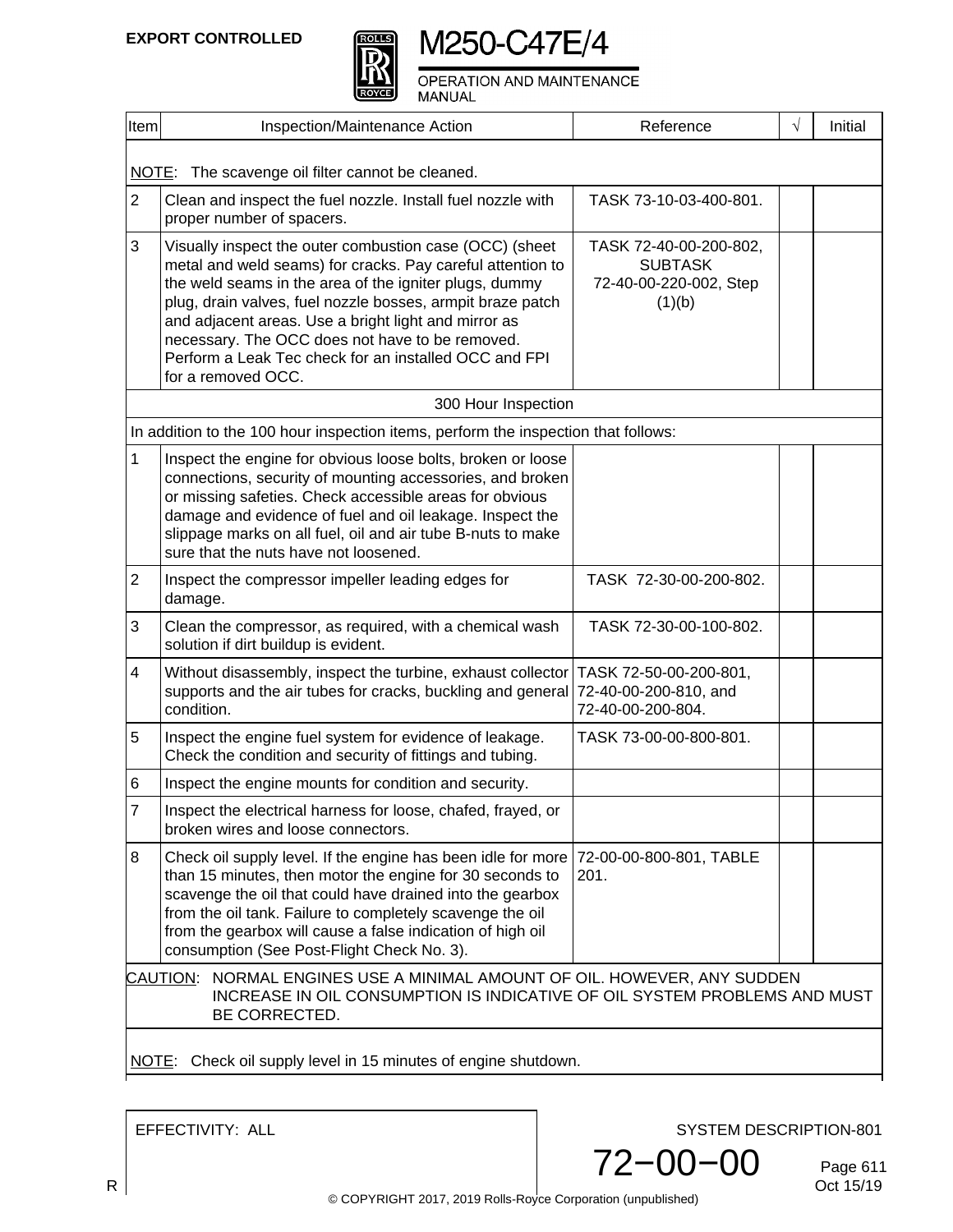



OPERATION AND MAINTENANCE MANUAL

| Item             | Inspection/Maintenance Action                                                                                                                                                                                                                                                                                                                  | Reference                                       | $\sqrt{}$ | Initial |
|------------------|------------------------------------------------------------------------------------------------------------------------------------------------------------------------------------------------------------------------------------------------------------------------------------------------------------------------------------------------|-------------------------------------------------|-----------|---------|
| $\boldsymbol{9}$ | Inspect compressor scroll for cracks. Pay particular<br>attention to welded areas.                                                                                                                                                                                                                                                             |                                                 |           |         |
| 10               | Clean the burner drain valve. Make sure that the airframe<br>overboard is clear. Refer to aircraft manual for<br>maintenance procedures.                                                                                                                                                                                                       | TASK 72-40-00-100-801.                          |           |         |
| 11               | Inspect the anti-icing solenoid valve and bleed air valve for<br>loose, chafed, frayed or broken wires, loose connections<br>and security of attachment.                                                                                                                                                                                       |                                                 |           |         |
| 12 <sub>2</sub>  | Inspect the horizontal and vertical firewall shields for<br>cracks.                                                                                                                                                                                                                                                                            | TASK 72-50-00-200-809.                          |           |         |
|                  | NOTE: Continued sheet metal or tube cracking can be an indication of excessive engine, engine<br>accessory, or airframe vibration.                                                                                                                                                                                                             |                                                 |           |         |
| 13               | Remove, clean, operationally test, and reinstall the<br>magnetic drain plugs:<br>a. Standard type - check the chip detector end of the<br>plugs for cracks.<br>b. Quick disconnect - inspect the locking device and<br>inserts for wear.<br>Torque 60-80 in-lb (6.8-9.0 Nm). No cracks are<br>acceptable. Check each chip detector separately. | TASK 72-00-00-600-801.                          |           |         |
| 14               | Inspect ignition lead for burning, chafing or cracking of<br>conduit. Also, check for loose connectors and/or broken<br>lockwire. Perform operational check of ignitors.                                                                                                                                                                       | TASK 74-20-02-200-801 and<br>74-20-01-200-801.  |           |         |
| 15               | Remove, inspect, clean and reinstall the oil filter. If<br>excessive carbon is found in the filter, then inspect the<br>scavenge and pressure oil system. Refer to<br>72-50-00-200-806.                                                                                                                                                        | TASK 72-60-00-900-803.                          |           |         |
| 16               | Measure and record power turbine support pressure oil<br>nozzle flow from scavenge oil strut. Record and retain flow<br>record. While you monitor N1 to 16-18% the minimum flow<br>is 90 cc in 15 seconds.                                                                                                                                     | TASK 72-50-00-200-805.                          |           |         |
|                  | Flow:                                                                                                                                                                                                                                                                                                                                          |                                                 |           |         |
|                  | Compare with previous flow. A large deviation could<br>indicate carbon buildup.                                                                                                                                                                                                                                                                |                                                 |           |         |
| 17               | MGT indicating system check. In the ground run with<br>engine at 100% N2, monitor MGT with (MT) Maintenance<br>Terminal Software, analog parameter page. Compare MT<br>value with aircraft MGT gauge. Must agree to 41°F (5°C).<br>If not in limits, then use thermocouple simulator to identify<br>problem.                                   | TASK 72-00-00-600-801,<br>and 73-25-01-800-801. |           |         |

EFFECTIVITY: ALL

SYSTEM DESCRIPTION-801

72−00−00

Page 612<br>Oct 15/19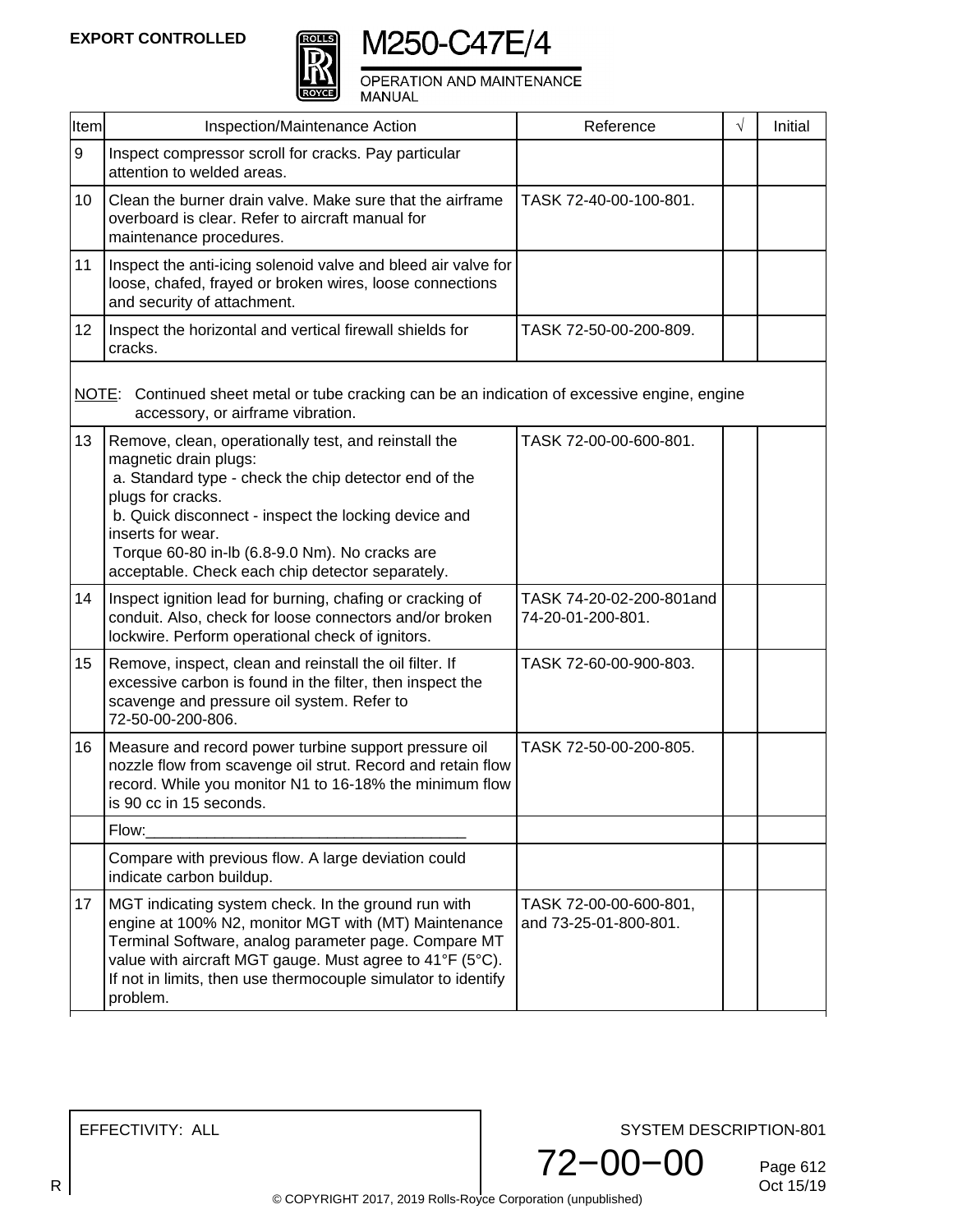

OPERATION AND MAINTENANCE<br>MANUAL

| <b>Item</b> | Inspection/Maintenance Action                                                                                                                                                                                                                                                                                                                        | Reference                                   | $\sqrt{}$ | Initial |
|-------------|------------------------------------------------------------------------------------------------------------------------------------------------------------------------------------------------------------------------------------------------------------------------------------------------------------------------------------------------------|---------------------------------------------|-----------|---------|
| 18          | Torque indicating system check. In the ground run with<br>engine at 100% N2, monitor torque (Q) with MT software<br>analog parameter page. Compare MT value with aircraft<br>torque gauge. Must agree to 2 psi (13.78 kPa). If not in<br>limits, then use pressure tester to identify problem.                                                       | TASK 72-00-00-600-801,<br><b>TABLE 201.</b> |           |         |
| 19          | Clean the power turbine support scavenge oil strut.                                                                                                                                                                                                                                                                                                  | TASK 72-50-00-100-801.                      |           |         |
| 20          | Clean the external sump.                                                                                                                                                                                                                                                                                                                             | TASK 72-50-00-100-801.                      |           |         |
| 21          | Clean the No. 1 bearing oil pressure reducer.                                                                                                                                                                                                                                                                                                        | TASK 72-30-00-100-802.                      |           |         |
| 22          | Clean the pressure oil fitting screen assembly.                                                                                                                                                                                                                                                                                                      | TASK 72-50-00-100-801.                      |           |         |
|             | CAUTION: EXTREME CARE MUST BE EXERCISED TO PREVENT TWISTING OF OIL NOZZLE IN<br>REMOVAL. DO NOT ATTEMPT TO STRAIGHTEN OR REUSE IF TWISTED.                                                                                                                                                                                                           |                                             |           |         |
| 23          | Clean the power turbine pressure oil nozzle.                                                                                                                                                                                                                                                                                                         | TASK 72-50-00-100-801.                      |           |         |
| 24          | Remove and disassemble the fuel nozzle. Clean and<br>inspect the fuel nozzle filter assembly. Assemble and<br>install the fuel nozzle.                                                                                                                                                                                                               | TASK 73-10-03-000-801.                      |           |         |
| 25          | Inspect the turbine pressure oil check valve.                                                                                                                                                                                                                                                                                                        | TASK 72-60-00-400-804.                      |           |         |
|             | NOTE: Check valve P/N 23074872 and subsequent part<br>numbers are not applicable to this inspection<br>(these valves are considered ON CONDITION).                                                                                                                                                                                                   |                                             |           |         |
| 26          | Inspect the rear engine mount for security and excessive<br>bearing wear.                                                                                                                                                                                                                                                                            | TASK 72-00-00-200-801.                      |           |         |
| 27          | Drain the oil system and refill.<br>Oil changed at:<br>300 hours:<br>600 hours:<br>Maximum interval between oil changes is 300 hours or six<br>months, whichever occurs first. This limit can be extended<br>to 600 hours or 12 calendar months, whichever occurs<br>first, if an approved high thermal stability oil (Third<br>Generation) is used. | TASK 72-00-00-600-801.                      |           |         |
| 28          | On power and accessory gearbox cover, check the<br>applied torque on all turbine and exhaust collector<br>support-to-gearbox retaining nuts. Torque must be<br>120-150 in-lb (14-17 Nm).                                                                                                                                                             | TASK 72-50-00-200-811.                      |           |         |
| 29          | Record component changes, inspections, and compliance<br>with technical instructions as necessary. Report engine<br>difficulties to Rolls-Royce and/or an authorized/approved<br>maintenance, repair, or overhaul facility on a Field Service<br>Report (FSR) submitted on FAST @<br><https: fast.aeromanager-online.com=""> as necessary.</https:>  |                                             |           |         |
| 30          | Inspect the thermocouple assembly (TOT/MGT).                                                                                                                                                                                                                                                                                                         | TASK 77-20-01-200-801.                      |           |         |

EFFECTIVITY: ALL

SYSTEM DESCRIPTION-801

72−00−00

Page 613<br>Oct 15/19